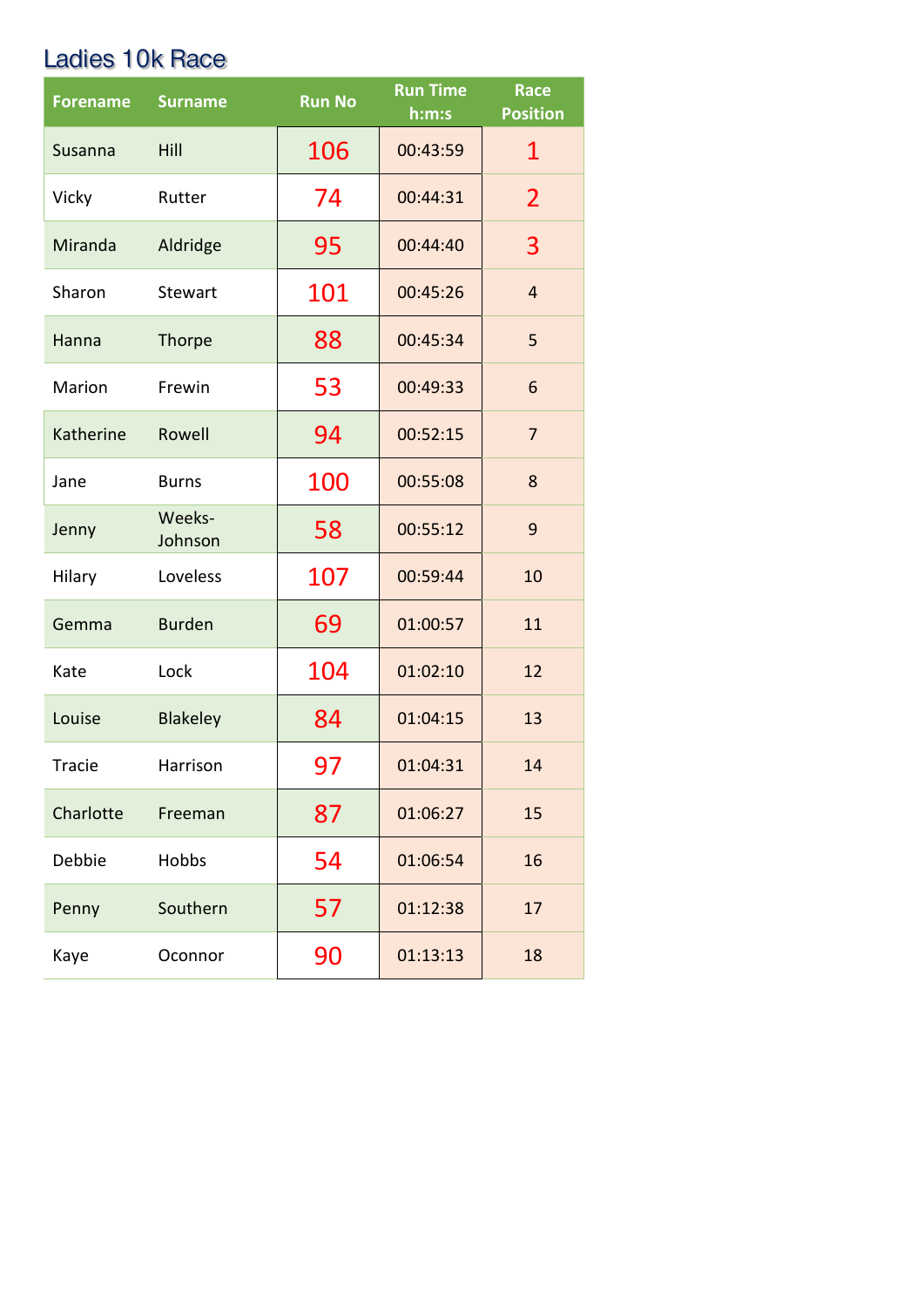## Ladies 5k Race

| <b>Forename</b> | <b>Surname</b><br>$\overline{\phantom{a}}$ | Race<br>÷t       | <b>Run No</b><br>$\overline{\phantom{a}}$ | <b>Run Time</b><br>h:m:s<br>÷İ | <b>Race</b><br>Position <sup>-</sup> |
|-----------------|--------------------------------------------|------------------|-------------------------------------------|--------------------------------|--------------------------------------|
| Emma            | Portnall                                   | F <sub>5</sub> k | 9                                         | 00:32:40                       |                                      |
| Maria           | McCabe                                     | F <sub>5</sub> k | 15                                        | 00:33:30                       | 2                                    |
| Susan           | Ebsworth                                   | F <sub>5</sub> k | 17                                        | 00:33:44                       | 3                                    |
| Elaine          | Robson                                     | F <sub>5</sub> k | 18                                        | 00:36:22                       | 4                                    |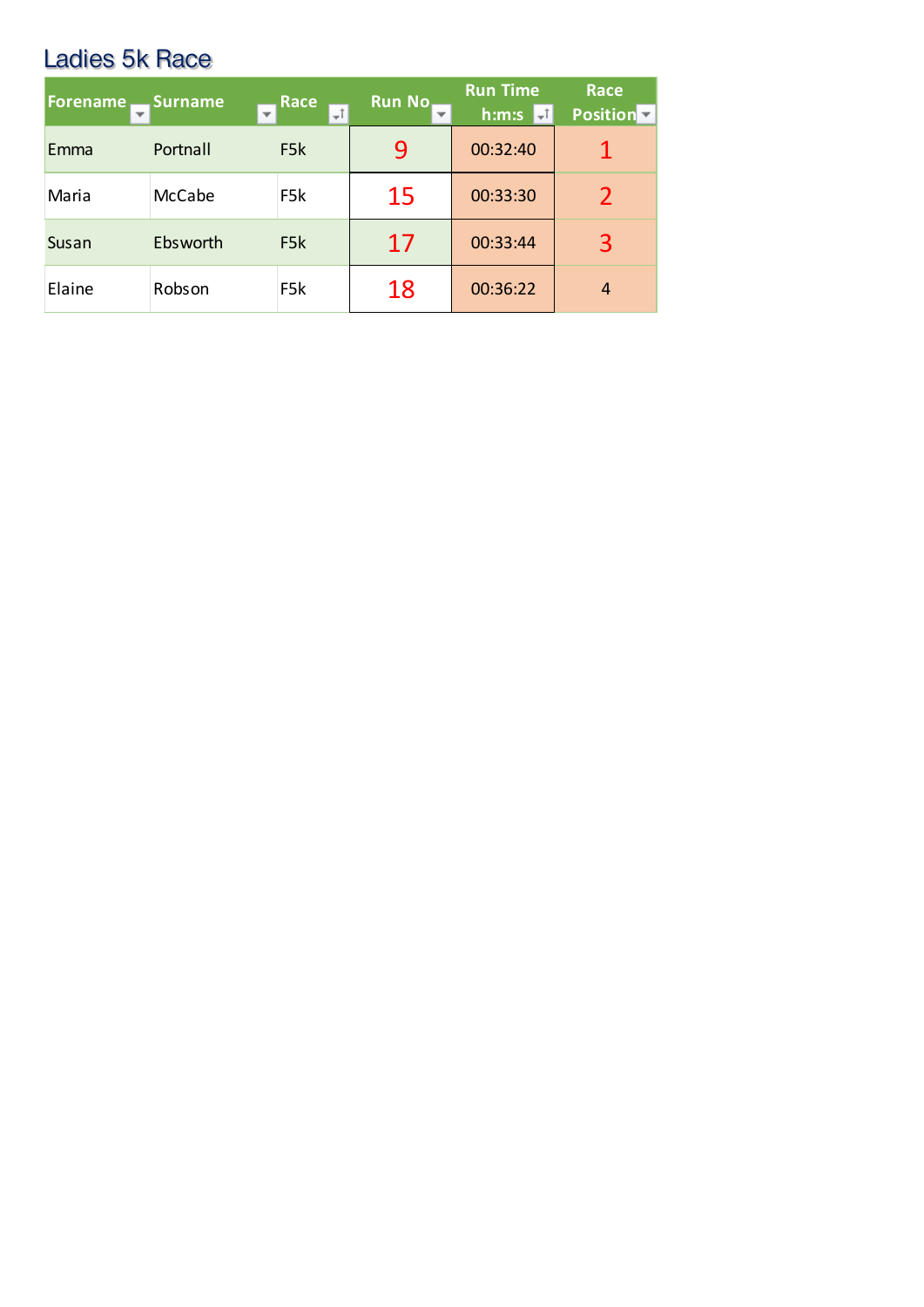## Mens 10k Race

| <b>Forename</b> | <b>Surname</b> | <b>Run No</b> | <b>Run Time</b><br>h:m:s | <b>Race</b><br><b>Position</b> |
|-----------------|----------------|---------------|--------------------------|--------------------------------|
| Dave            | Tindall        | 79            | 00:36:45                 | 1                              |
| Mark            | Stileman       | 83            | 00:38:04                 | $\overline{2}$                 |
| Jason           | Christian      | 81            | 00:39:51                 | 3                              |
| James           | Ireland        | 103           | 00:41:59                 | $\overline{\mathbf{4}}$        |
| Richard         | <b>Hallett</b> | 86            | 00:43:53                 | 5                              |
| Andy            | <b>Morris</b>  | 96            | 00:44:36                 | 6                              |
| Peter           | Wilson         | 60            | 00:45:38                 | 7                              |
| Tim             | Carter         | 102           | 00:45:39                 | 8                              |
| <b>Thomas</b>   | hemmings       | 66            | 00:45:54                 | 9                              |
| John            | Griffiths      | 70            | 00:45:58                 | 10                             |
| Paul            | <b>Baker</b>   | 80            | 00:47:51                 | 11                             |
| James           | Moloney        | 93            | 00:48:26                 | 12                             |
| Alan            | Clasby         | 76            | 00:49:50                 | 13                             |
| Christopher     | Walker         | 78            | 00:49:53                 | 14                             |
| Luke            | Arden          | 99            | 00:50:04                 | 15                             |
| Kevin           | Doyle          | 92            | 00:50:32                 | 16                             |
| Rudy            | Smit-Ash       | 55            | 00:51:29                 | 17                             |
| Barry           | Telling        | 91            | 00:51:29                 | 18                             |
| Paul            | <b>Bailey</b>  | 61            | 00:51:49                 | 19                             |
| Guy             | <b>Bellcus</b> | 108           | 00:51:52                 | 20                             |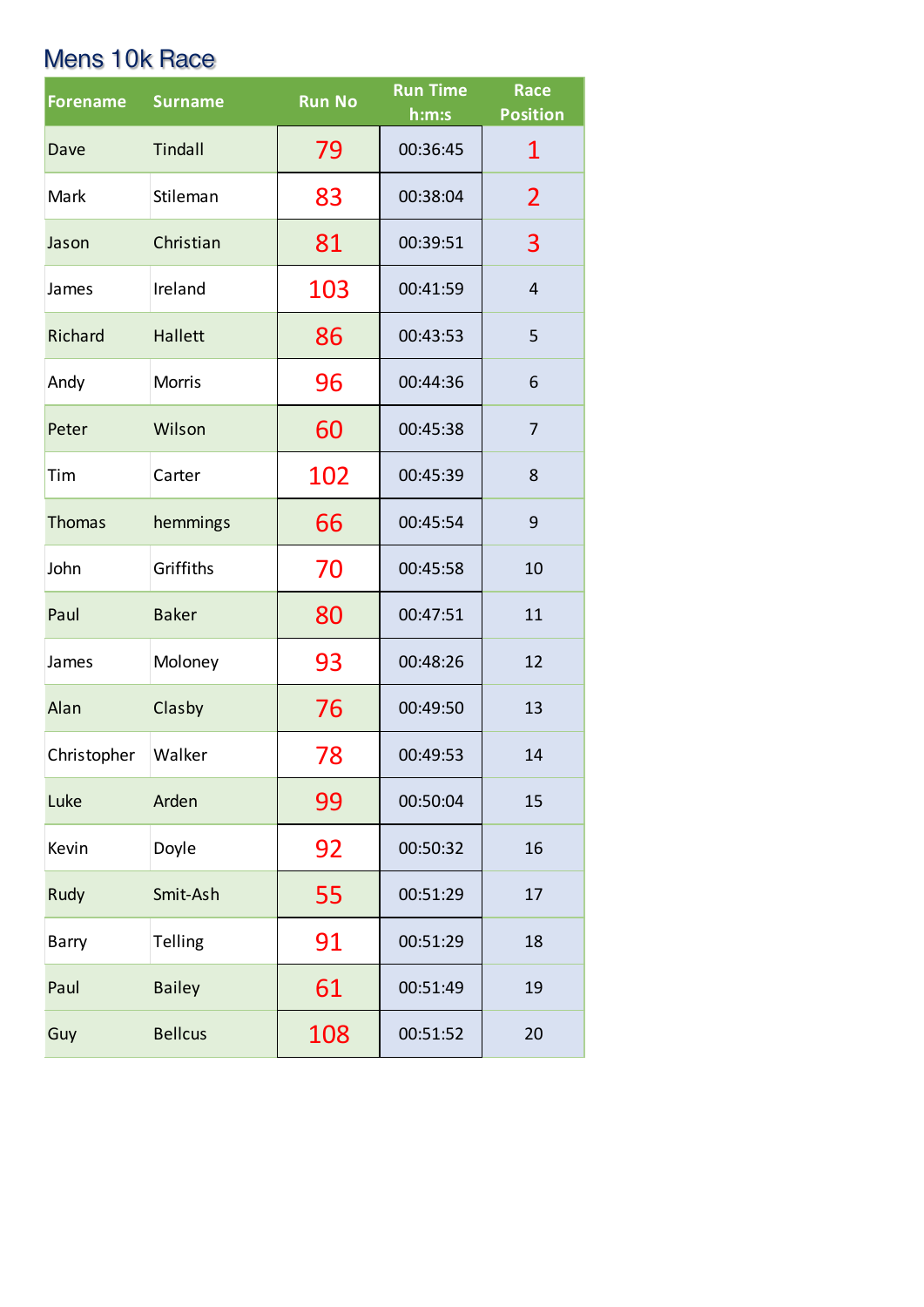# Mens 10k Race continued

| David         | Giltrow        | 65  | 00:52:56 | 21 |
|---------------|----------------|-----|----------|----|
| david         | head           | 77  | 00:53:10 | 22 |
| lan           | Shearer        | 82  | 00:53:36 | 23 |
| Lawrence      | Holbrough      | 59  | 00:54:58 | 24 |
| mark          | pulling        | 63  | 00:55:22 | 25 |
| Lee           | Francis        | 85  | 00:56:21 | 26 |
| Russell       | <b>Dyke</b>    | 68  | 00:56:31 | 27 |
| Ken           | Arden          | 98  | 00:56:43 | 28 |
| <b>Thomas</b> | Peart          | 56  | 00:57:09 | 29 |
| Bill          | Donnison       | 64  | 00:57:39 | 30 |
| Louis         | Edoo           | 51  | 00:58:55 | 31 |
| Simon         | <b>Trueick</b> | 67  | 00:59:25 | 32 |
| <b>Steve</b>  | Small          | 72  | 01:01:19 | 33 |
| Christopher   | Billinghurst   | 89  | 01:02:23 | 34 |
| Matthew       | Hobby          | 73  | 01:03:37 | 35 |
| Henry         | Cox            | 105 | 01:03:57 | 36 |
| Paul          | <b>Baalham</b> | 71  | 01:05:20 | 37 |
| Benjamin      | Peirson-Hagger | 62  | 01:06:43 | 38 |
| Mario         | Sheath         | 52  | 01:09:23 | 39 |